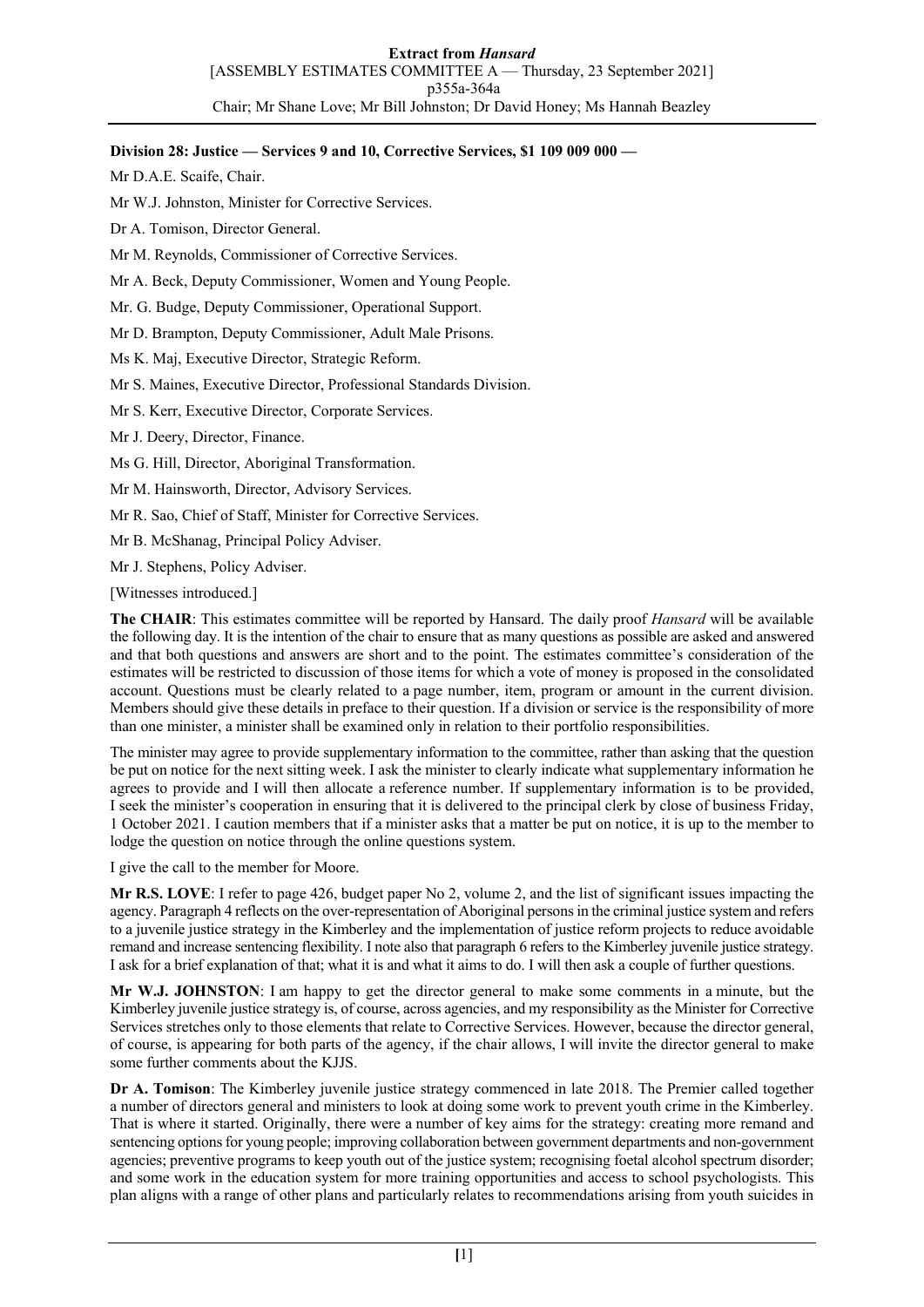the Kimberley, which were investigated by the coroner; the WA recovery plan; the commitment to Aboriginal youth wellbeing; and the National Agreement on Closing the Gap.

I will give the member some areas on which we have worked to date. Firstly, the Department of Justice made an additional funding contribution to fund six place-based initiatives consisting of structured activities and/or night patrols to keep young people engaged after school hours and on weekends in Halls Creek, Broome, Kununurra, Wyndham, Derby and Fitzroy Crossing. With the Department of Education, the Department of Justice has jointly funded an alternate education program aimed at re-engaging young people who become disengaged from mainstream education. We also increased service provision through bail houses in both East and West Kimberley, increasing their service provision to 365 nights per year.

In 2021, \$6.2 million was allocated to KJJS and that was used to fund \$1.2 million for place-based grants in six locations for things like cultural healing activities, prevention services, youth connect programs, supervised activities during school holidays and mentoring. There was \$2.4 million allocated for night patrols in Derby, Halls Creek and Wyndham, which provided early intervention diversion strategies for street-present young people. There was \$1.4 million for a youth engagement program delivered by the Aboriginal Legal Service of WA, based in Broome. It started early this year and the intention is to provide culturally competent and holistic individualised support to young people in the court system on bail or orders. There was also \$1.2 million for a co-designed integrated learning program to support education and employment needs for young people in the Broome and Kununurra areas. North Metropolitan TAFE is doing that work outside the Department of Training and Workforce Development.

This year in the budget a further \$8.7 million has been allocated to continue KJJS to keep funding the existing structured activities that I just mentioned, such as safe-place structured activities after school and on weekends in Broome, Derby, Fitzroy Crossing, Halls Creek, Wyndham and Kununurra. There has been funding of \$1.7 million to co-design or partner with our community to develop an on-country residential facility. Essentially, we do not want to necessarily create a youth detention centre up north; we want to create a service whereby the courts can sentence someone via a community-based order but with a residential component. The intention is that youth will go there, and elders and community will be involved, and they will get therapeutic interventions, whether it be through re-engaging with education and training or wraparound family support services for the child and/or family, and, of course, mental health support as well.

There is \$1 million in funding in 2021–22 for a new night patrol in Fitzroy Crossing and a little bit of money— \$150 000—to evaluate over the next two years whether these programs are achieving as much as we would like them to achieve. The Department of Training and Workforce Development's TAFE learning program is being delivered in Broome and Kununurra, and that will continue, with an allocation of \$2.6 million out to 2022–23. Further phases of the Kimberley juvenile justice strategy will be progressed through a broader Kimberley Aboriginal youth wellbeing steering committee. That is a partnership between government departments, which the Mental Health Commission is leading, the Aboriginal community–controlled health services, the shires and others. Of course, the key partners for us will be the police, the Department of Communities, the Department of Education and the Mental Health Commission.

# [2.10 pm]

**Mr W.J. JOHNSTON**: I conclude by saying that I am impressed by the member for Kimberley's level of engagement. She regularly raises issues throughout the KJJS. Obviously, juvenile justice is a very complicated issue, particularly in the Kimberley. There is a long history of colonialism impacting on the community there. The whole purpose of the government is to co-design activities so that the local Indigenous people are included in the process of developing the outcomes rather than having the outcomes imposed on them by government. I draw attention to—I can never say this correctly!—Olabud Doogethu in Halls Creek, which we have continued to fund in this budget. A number of non-government organisations have approached me to ensure that that funding will continue, which it will. Those NGOs tell me that it is doing really good work in Halls Creek.

**Mr R.S. LOVE**: In reference to the engagement with Aboriginal peoples in the area, the minister mentioned one group in Halls Creek. Is there a preferred model whereby the government goes to one of the Aboriginal corporations or recognised bodies and engages with it so that it provides the services and the government provides the funding? Is that the model for some of the patrols et cetera?

**Mr W.J. JOHNSTON**: I will ask the director general to comment further, but the best success we can have for those projects is for the community to take ownership of them. That is why we are doing this co-designed process. I will ask the director general to respond.

**Dr A. Tomison**: About a year and a half ago, we contracted the Kimberley Aboriginal Law and Culture Centre, which is based in Fitzroy Valley, to run a series of quite detailed consultations across the Kimberley to get an idea of what the communities thought we should be doing and for us to try to build that into our future planning. That was an important element. That organisation has been a big supporter of this process. The Kimberley Land Council has been involved, as well as a number of Aboriginal corporations across the Kimberley. Some are providing the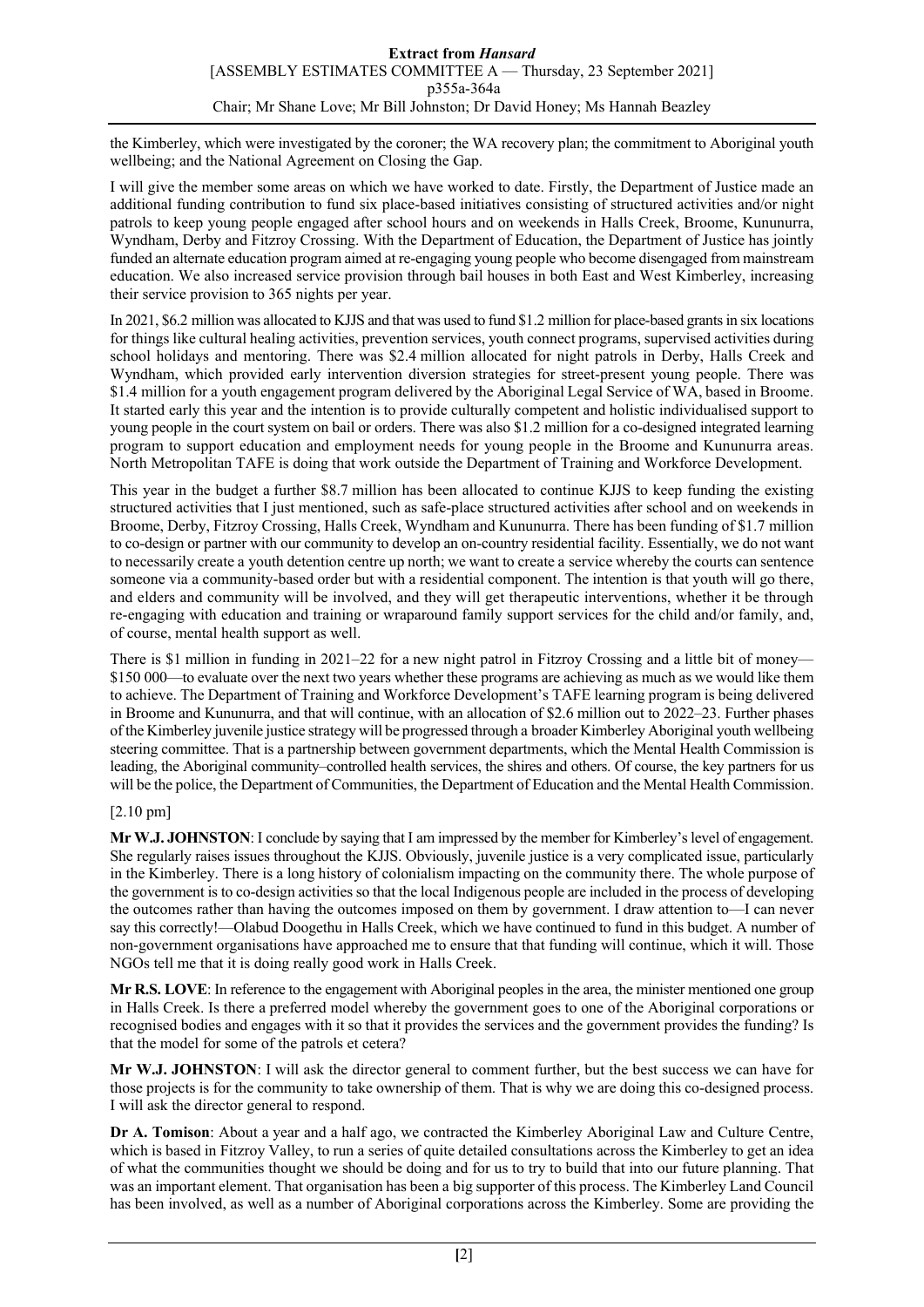services that we have mentioned such as the night patrols or the after–school hours programs and other things like that. They are directly involved. Not every service is run by an Aboriginal agency at this point, but we try to have them involved whenever we can. Sometimes the shire is involved in running some of those services. For example, the after-hours program in Derby is run by the local shire.

**Mr R.S. LOVE**: As we know, there are native title settlements happening in various parts of the state and local organisations are coming to the fore that would certainly be able to assist in that way. I wonder whether the minister has any plans to extend this program if the trials are successful and the evaluations show that it is valuable. Will that be extended to communities in the midwest, Gascoyne, Pilbara and even the south west of the state?

**Mr W.J. JOHNSTON**: The Kimberley juvenile justice strategy is focused on the Kimberley and arises from a number of reports, including the Education and Health Standing Committee's *Learnings from the message stick* report and the coroner's inquiry into youth suicides in the Kimberley, but there is no question that there are challenges in many parts of the state. To the extent that the KJJS continues to prove successful, it may well provide a model for future activities across the state.

**Dr A. Tomison**: The Closing the Gap national agenda is obviously really important. There are two justice targets to reduce the over-representation of Aboriginal people in the justice system, both young people and adults. There has been a 15 per cent reduction in the number of adults in the prison system and a 30 per cent reduction in the number of young people in the youth system, which is Banksia Hill, essentially. We have been engaged in the various national agreements, and meetings are starting to take place. KJJS is additional to the usual justice services that we provide across the state. We have a presence in all regions, but, as the minister said, the KJJS has been a test to see what else we can to do to learn how to best engage with and get a better outcome for Aboriginal communities. Some of the lessons will be applied more broadly across the state, no matter whether it is a strategy or not, as we get into it. This is the first year that we will hit the co-design element of the service really hard. That has not been done very much in the social welfare space, and Justice is part of that. It will be an interesting test. I expect that we will learn the lessons and apply them more broadly in the general contracting of NGO services across the state.

**Mr W.J. JOHNSTON**: I emphasise that in the short time that I have been in this portfolio, I have met with youth justice workers in Albany and Geraldton, and I know how dedicated they are to the task of trying to avoid the continuing Aboriginal engagement with the justice system. They work very cooperatively with other government agencies and have a good relationship with them in their locations. I have visited Banksia Hill twice. The fact that fewer than 100 youth are at that facility is really good. When I became minister, there were about only 80 people there. Given that it can take about 220, that is very good. Another thing that I have learnt in my short time in the job is that the average length of stay at Banksia Hill is very short because about half the kids there are not sentenced. The magistrates are using that short period of detention before the youth are sentenced as the punishment rather than referring them back there.

That is one of the challenges of running that facility and it is one of the reasons that some of the member's colleagues, including members of the upper house, have been asking questions about the number of people detained there. We are trying to provide as much detail as possible in our answers, because one of the challenges is that people are cycling through. I do not mean that they are coming back; they are there for only a short time, so the headcount is very high but the number at any one time is relatively modest. Obviously, we do not want a lot of kids there. As of yesterday, nobody under the age of 12 was at Banksia Hill and seven kids were between the ages of 12 and 13. There are 110 people there, so 103 are over the age of 13. Sixteen are female and 94 are male. Probably half of those will be Aboriginal kids. Between 40 and 50 per cent are wards of the state. There are more who are not wards of the state than there are wards of the state, which I found interesting. A majority of them are Aboriginal and between 25 and 30 per cent have been sentenced and the others are on remand.

**Mr R.S. LOVE**: I have a comment and a question in the sense that the model that the minister described of working with the local Aboriginal communities would overcome some of the decentralisation problems that exist in the more dispersed areas that are not centred on a big place where there may be staff from the department. The midwest and wheatbelt are examples of that. The minister mentioned the strategy to divert juveniles from the justice system. I know the minister cannot speak for the police, but when juveniles come into Corrective Services' care, have they been put through a different process by the police in some way? Is there a better understanding at that level of how to interact with the system?

# [2.20 pm]

**Mr W.J. JOHNSTON**: I am happy to take the question, member, and I will ask the director general to make some comments. We are now starting to stretch well away from my narrow responsibilities, but because it is an interesting topic, I do not want to stop the conversation. I invite the DG to comment.

**Dr A. Tomison**: Obviously, the police are the front line. We interact very strongly with Youth Justice Services and the police all the time. A number of comments have been made recently around police not arresting or not charging individuals. That is not the case, but there is a policy across Justice and police whereby we try to divert young kids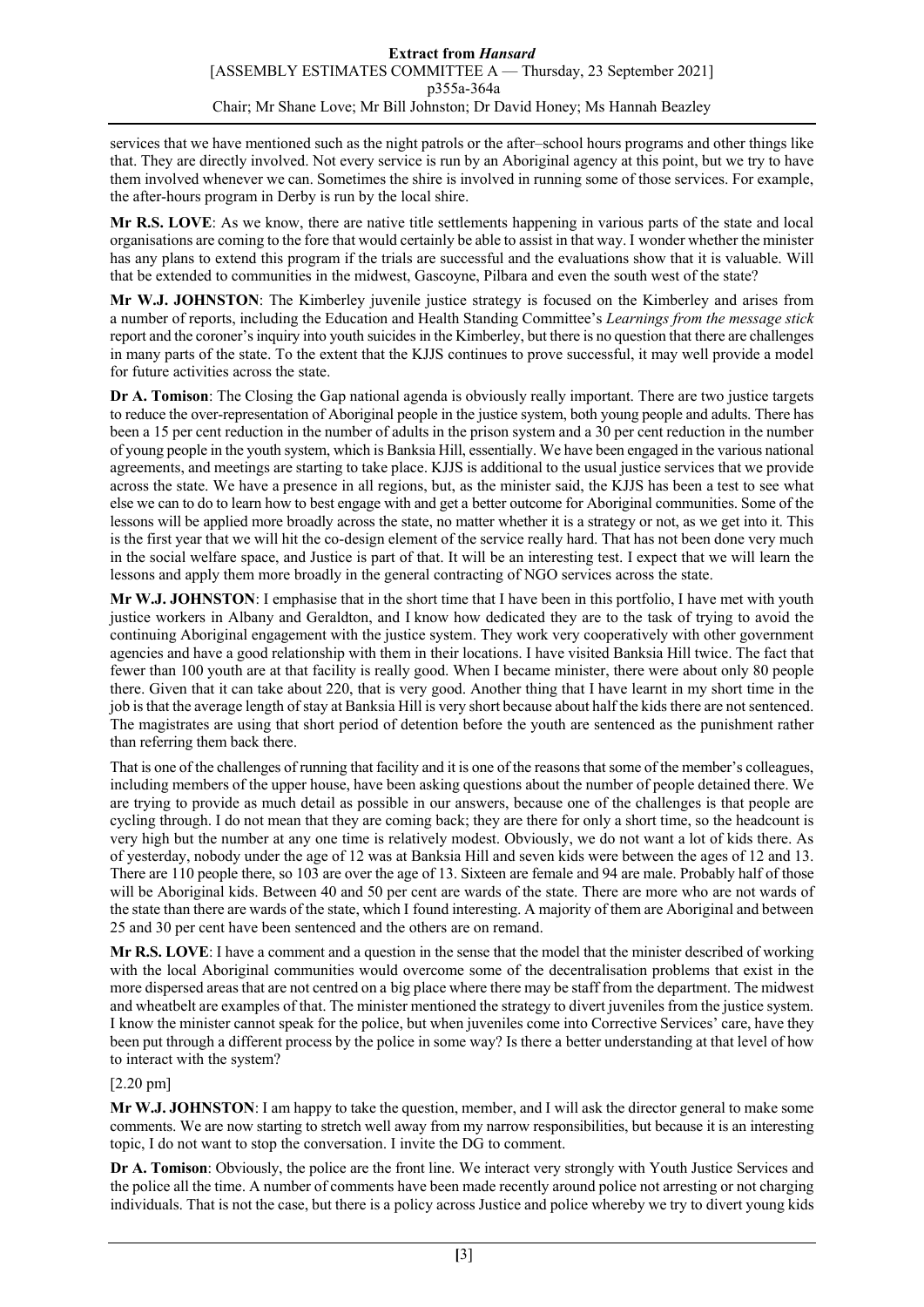in particular away from the justice system if we can do so. If someone is committing 10 or 20 offences, obviously they are going to end up before the court at some point. A system is in place; juvenile justice teams involve police and justice staff interacting with elders in the community, for example, to try to divert kids who are acting out before they get into serious trouble. That works to an extent. More work is required. Obviously, sometimes young people come to us because their backgrounds are quite disadvantaged. They are quite dysfunctional and they have a lot of issues to deal with, and we cannot fix everything.

Police are absolutely a key partner in this. We also interact with police when we have kids on orders. They have been sentenced because of a crime they have committed after they have gone. We have tried diversion. Then they are in the courts and the court sentences them to a supervision order or some equivalent, such as a community-based order. Then, of course, there is the Banksia episode as well, which can happen when a young person is remanded and/or sentenced to Banksia and they go out and then come back through our systems. Police are key in this. We are certainly very happy with the support we get there.

**Mr R.S. LOVE**: In terms of the success or otherwise of a program like this, have metrics been developed around the economic advantage of a person not entering into lifelong justice system interactions and avoiding that type of outcome?

**Mr W.J. JOHNSTON**: Again, I will invite the director general to make some comments, but, of course, yes, there are. This is what is called justice reinvestment, with the idea that if we invest more up-front, we save money in the long term because they do not go through the prison system. Of course, as the minister who needs to control the budget for the department, it does not help me in the short term. No question it is better that people not enter the system, whether it is prison or juvenile justice. I think it is \$100 000 a year for them in Banksia. It is an extraordinary amount. Funnily enough, if we have fewer people in Banksia Hill, the cost per episode is higher because we cannot reduce the staffing levels, and we still need the same level of security and the same number of programs. While youth are in Banksia Hill, we are responsible for their education. If there are only three in a particular cohort, we still have to provide them with an education. It is more expensive to have fewer in detention. That is not a criticism; it is just an explanation. But yes, there is an understanding of that long-term impact.

I make the point that the director general has a long history in this space of justice reinvestment. He is one of the leading experts in Australia on the topic, and I invite Dr Tomison to make further comment.

**Dr A. Tomison**: I thank the minister. There is lots of good evidence, particularly from the United States and the UK, but also even in Australia—some pieces were written some 20 years ago now—that indicates prevention is better than a cure in terms of the social and economic costs that arise if someone becomes entrenched into the criminal justice pathway. It is really a lot better to prevent people coming in, divert them and, when possible, get them out again as soon as possible. The reality is that most young people will test the boundaries in some way. Some of them will get into antisocial behaviour or they may get into full-blown crime. The majority will grow out of it, but there will be a cohort, probably 10 to 20 per cent at most, of kids who will become chronic offenders.

We also know that for young people who spend time in a youth detention facility, particularly an Aboriginal young person, the odds are that 90 to 100 per cent of them will spend time in an adult facility at some point in their life. That is an expensive pathway in terms of the social and economic cost for that young person, their family and the community. The issue is that we are not sure what works to prevent that, and that is where a lot of the work has to be done. We have set up the Office of Crime Statistics and Research inside the department to start working on our own program to find out what is working and what we can do to improve our success rate at rehabilitating and reintegrating.

**Dr D.J. HONEY**: Three months ago, I was in Halls Creek for the evening and there were youth on the streets and cars racing all through the night. From speaking to the locals, I learnt that was apparently a normal event. One of the comments I heard in the community was that there were not sufficient diversionary programs in those communities of Halls Creek, Fitzroy Crossing and Kununurra. I wonder whether the minister is able to comment on the extent of the diversionary programs in those communities and whether plans are afoot to increase the diversionary programs in those communities.

**Mr W.J. JOHNSTON**: I will invite the DG to comment in a moment, but, of course, this is a very difficult problem and, as the member knows from his own experience, it has been around for many governments. I suppose what we are trying to do differently from the past is to engage the local community leadership. Again, when I met with the member for Kimberley, we talked about the fact that often community leadership provides solutions that have come from the community. We want to make sure that we do not have only the department working through these programs, which are all very important and make a contribution. We also want to look for good practice amongst individual communities so that we can support those strong actions by community leadership at the same time. But I will invite the director general to make comment.

**Dr A. Tomison**: I thank the minister. The reality is these are small communities. They are difficult to service and it is difficult to keep staff in those locations from NGOs and other services we can rely on. That said, beyond the Kimberley juvenile justice strategy, money is put into both West and East Kimberley and the aim is to provide,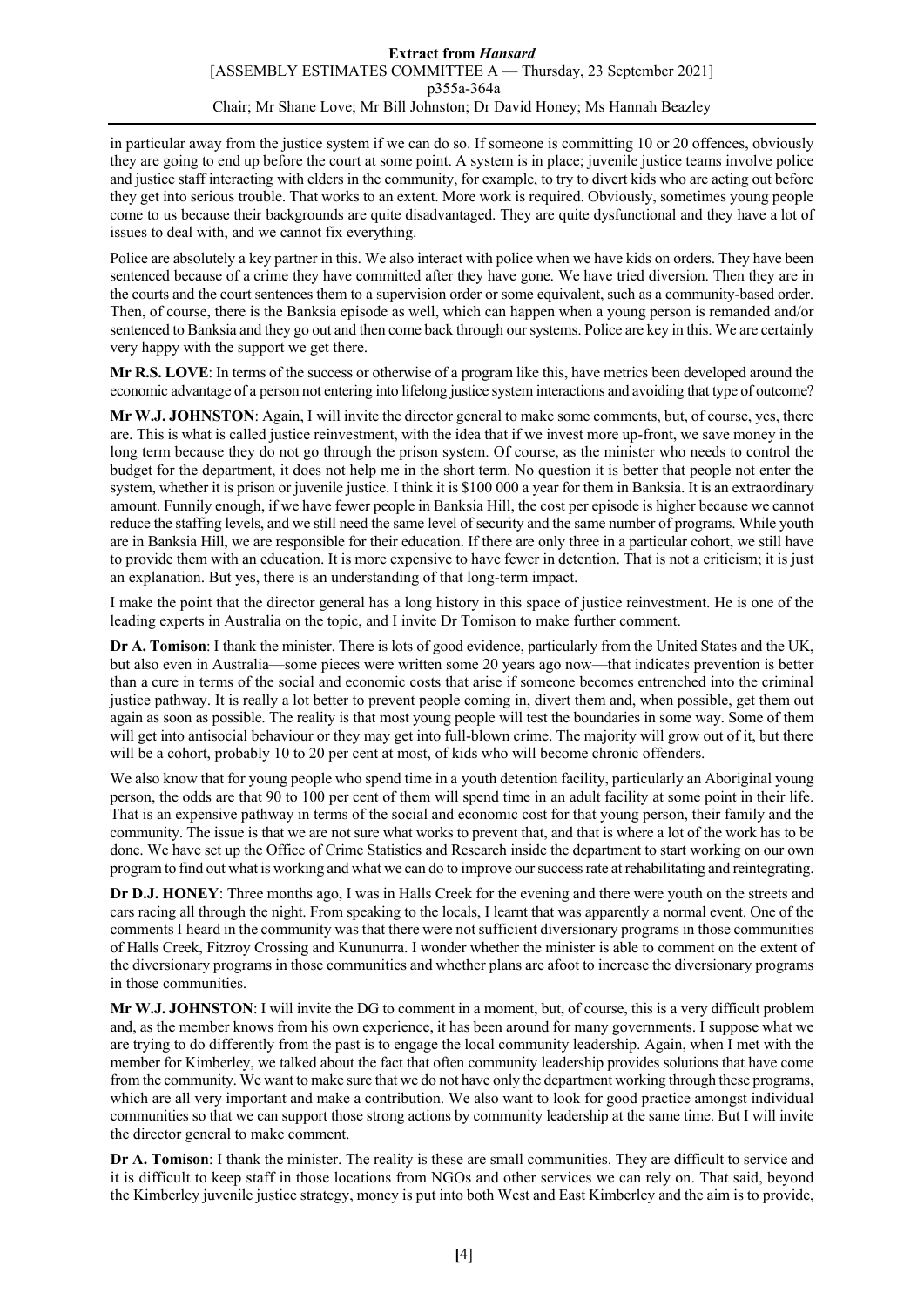as much as possible, services around rehabilitation of young people, including emotional wellbeing education, training and employment, life skills, health and development, and bail services.

Just quickly, in the West Kimberley, we invested over \$1.1 million in programs and services in the last year. In the East Kimberley, we invested about \$1.056 million in the last year to try to get these services in place around mentoring and case management support and those sorts of things. We also involve NGOs like Project HOPE, Save the Children et cetera to try to provide better services. All of it together has had some impact at engaging young people very positively and we have had a reduction in crime, certainly for a lot of last year. I am not sure precisely where it is up to right now and how successful it is; these things sometimes come in waves. The government money invested in that service is to extend it and go beyond the current service, which is a night patrol and follow-up service with the families the next morning. They can find the kids and take them home, but kids might not stay there because the home is not safe or there is some reason that they go back to the streets. We end up with other elders and senior people in the community taking in the young people overnight. Someone might have 20 kids in a house, which is not ideal either. We are making some good gains there, but it is not a perfect system.

**Dr D.J. HONEY**: I appreciate this question might stretch the friendship a little bit, but I had a COVID injection at the Yura Yungi medical centre and I talked to the staff there. One of the contentions amongst the staff was that many of the mums are young mums; they love their kids, want the best outcome for them and are distressed with what is happening, but they do not have the parenting skills required. Does the function of the department go to improving parenting skills or helping parents with their skills? I was informed, and I believe it is true, that many of the parents, young mums in particular, are desperate to improve their skills but support is not available.

**Mr W.J. JOHNSTON**: There is no question that the postcolonial world has impacted on these communities and white settlement has had an enormous impact on disenfranchising black communities in the Kimberley. We are only now putting the communities back in charge of their own destiny and allowing them to exercise their own determinations of how they want to live. As we know, empowering Indigenous communities to strengthen their culture is a good way to overcome some of those problems. In respect of women who come into the care of the part of the department that I am responsible for, we of course have parenting programs for women in prison. If they come into contact with adult corrections, we try to help them where we can. On the broader agenda of government, I will invite the director general to make any comments that he thinks are relevant, because I know that the broader justice portfolio looks at these issues.

# [2.30 pm]

**Dr A. Tomison**: I will just add to what the minister said. We also have mother and baby units inside women's prisons, Boronia and Bandyup in particular, where we try to keep infants with their mums, when it is safe to do so; and, again, we try to train and help mums to become better parents while they are inside. We have programs for adult men as well, who may be dads and may be coming out to be parents. We do the best we can. The reality is it is a much bigger problem and it gets back to that point of the broader community need and that agenda, which the Mental Health Commission is leading, around Aboriginal health and wellbeing. It is not just focused on the Kimberley; it will go towards Closing the Gap targets in a range of ways, but it will cover off on some of the range of social ills we are trying to address in the community as a whole.

**Dr D.J. HONEY**: I refer to the bottom of page 429 in volume 2 of budget paper No 2. This is under the outcomes and key effectiveness indicators. The rate of return from the adult offender program is 30 to 40 per cent, but typically, over the duration, the youth rate of return is significantly higher. I am wondering whether there is a particular cause for that or whether that cause has been looked at. I must say, intuitively, I would have thought it would have been the opposite.

**Mr W.J. JOHNSTON**: I am going to invite the director general to make a comment. I make the point that for a youth offender to end up in a detention facility, they are already seriously engaged with the criminal justice system. A youth offender would have worked hard to end up in Banksia Hill Detention Centre. Generally speaking, that means Corrective Services is dealing with a more difficult cohort to manage; therefore, whatever has led them to the criminal justice system, when they are released, is still probably in place. The member, like me, might think that, generally speaking, youth offending behaviour is not because people are bad but because of the circumstances of their life. We do not control the circumstances of their life outside prison. We can work with them through programs, but often they are being returned to the same circumstances. Although we work with released youth offenders, it is a much more complicated space for them than for adult offenders, when they return. I will invite the director general, who, I make the point again, is one of the leading experts on this topic in Australia.

**Dr A. Tomison**: Thanks, minister. I would echo what the minister said. The youth cohort is not in Banksia Hill Detention Centre for very long, for the most part; mostly it is for remand. They may come in more than once on a remand issue and they may get sentenced at a certain point, so the opportunities to effect change can be quite limited. I think we could do better at using that time. It is really about the engagement in getting them linked up to community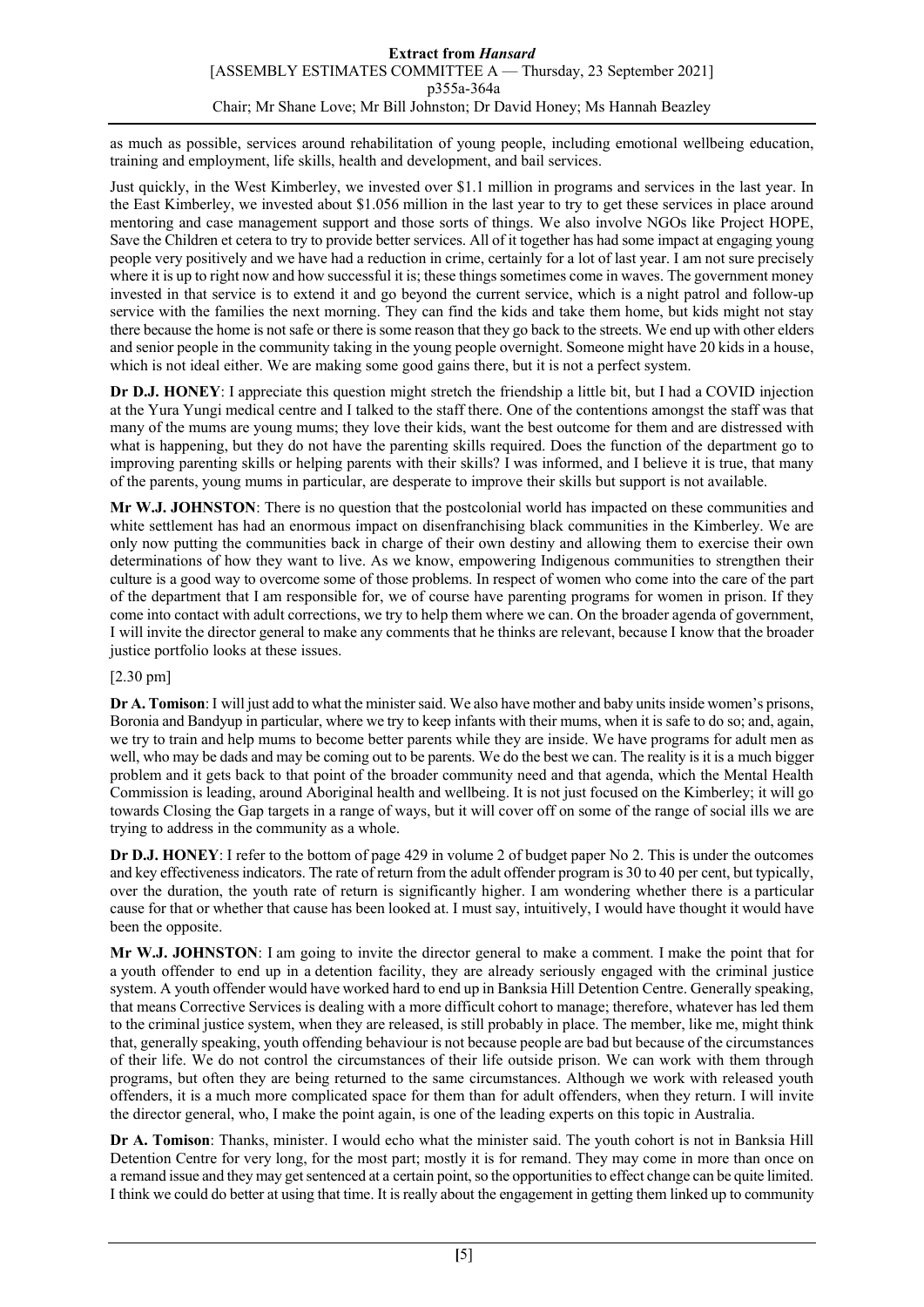services rather than necessarily just expecting to fix or help a young person solve their issues while they are in Banksia. Work is underway to try to improve our approach. We have had good improvement around the rate of return for the detention of youth, but a lot more work has to be done. As I said, it is about throughcare as well. We are looking at our adult and youth programs at the moment through the Office of Crime Statistics and Research, which is an internal unit we have now built, to see what seems to work and what does not seem to work. We are looking to enhance the programs that we are delivering, and working with non-government organisations to do that. It is a project over the next two years to get that right. We are improving in reducing the rate of return, but there is further work to be done. In Banksia, we know there is a high rate of cognitive impairment amongst individuals, and poor impulse control, which goes along with that.

# **Dr D.J. HONEY**: FASD.

**Dr A. Tomison**: Yes. We are all aware of a constellation of factors in the community that affects young people in terms of experiencing harm or being from a violent family or a family with alcohol and drug issues. A youth offender's own alcohol and drug issues can also make it difficult. That then translates into the adult system and the same thing is seen, and very high mental health concerns across the system. But it is no excuse. We have to do better and we have a program in place to look at how we can achieve better results. We are improving, but it is taking a bit of time.

**Mr R.S. LOVE**: I refer to the department's annual report.

**Mr W.J. JOHNSTON**: I am sorry; I do not have the annual report with me.

**Mr R.S. LOVE**: I want to ask about the cost of health services to Corrective Services. I understand that a review is being undertaken of Corrective Services' health services. I want to understand where that review is pointing regarding the direction of health services in the future.

**The CHAIR**: Can I ask the member which line item or page number we are dealing with?

# **Mr R.S. LOVE**: Page 424.

**Mr W.J. JOHNSTON**: There is a line item about health. What I can say is that we provide health services for the cohort in our care. There are dedicated staff who work on those issues. Health care in prisons is a very, very complicated issue. I will ask the director general for something so that I can give an example of the complexity.

This is the most recent information. Seven people in prison today are what are called P1. That means they have a serious psychiatric condition requiring intensive and/or immediate care. They are not the ones in hospital; they are in prison today, and the prison service is handling that. There are 96 what we call P2, which means they have a significant ongoing psychiatric condition requiring psychiatric treatment; 485 are P3, which means they have a stable psychiatric condition requiring an appointment or continuing treatment; and 44 are P4, which means they have a suspected psychiatric condition requiring assessment. That means that 632 of the 6 500—roughly 10 per cent male prison number have an identified mental health challenge. I use that as an example of what we are dealing with in the prisons. I emphasise that these people are either on remand or, more commonly, sentenced. It is not a question of being unfit to plead. Notwithstanding their mental illness, a judge or magistrate has decided that they were mentally capable of understanding the difference between right and wrong and therefore sentenced them to jail, but they still have a mental health challenge. There is a major challenge for managing health, including mental health, in prison.

Another example is the number of prisoners over the age of 70. That is related to historical sexual abuse claims that led to prison sentences and the high use of DNA to solve historic crimes. The person might have committed the offence aged in their 30s, but do not get convicted until they are in their 60s. We still have to care for them. There is no question about the complexity of all these issues in the prisons. Whether we make any changes to the arrangements in the future, that is for the future. I am impressed at the quality and dedication of the staff in the department who handle the mental health and geriatric and other health needs of the prison estate.

# [2.40 pm]

**Mr R.S. LOVE**: In terms of Western Australia's prison system as a norm within Australia, is it comparable, roughly, with other jurisdictions or do they do that differently?

**Mr W.J. JOHNSTON**: In terms of their health management?

# **Mr R.S. LOVE**: Yes.

**Mr W.J. JOHNSTON**: Obviously, apart from the Northern Territory, we have a larger prison population than the other states. We have more Aboriginal prisoners and more prisoners than all the other states so we have a bigger challenge here. In some states, the health system inside prisons is managed by their health departments. Whether that changes in the future is a question for them. This is the arrangement at the moment and it has been historically the arrangement that the department manages the health services for the prison population. I cannot speculate on whether that will change—that is a decision for the future.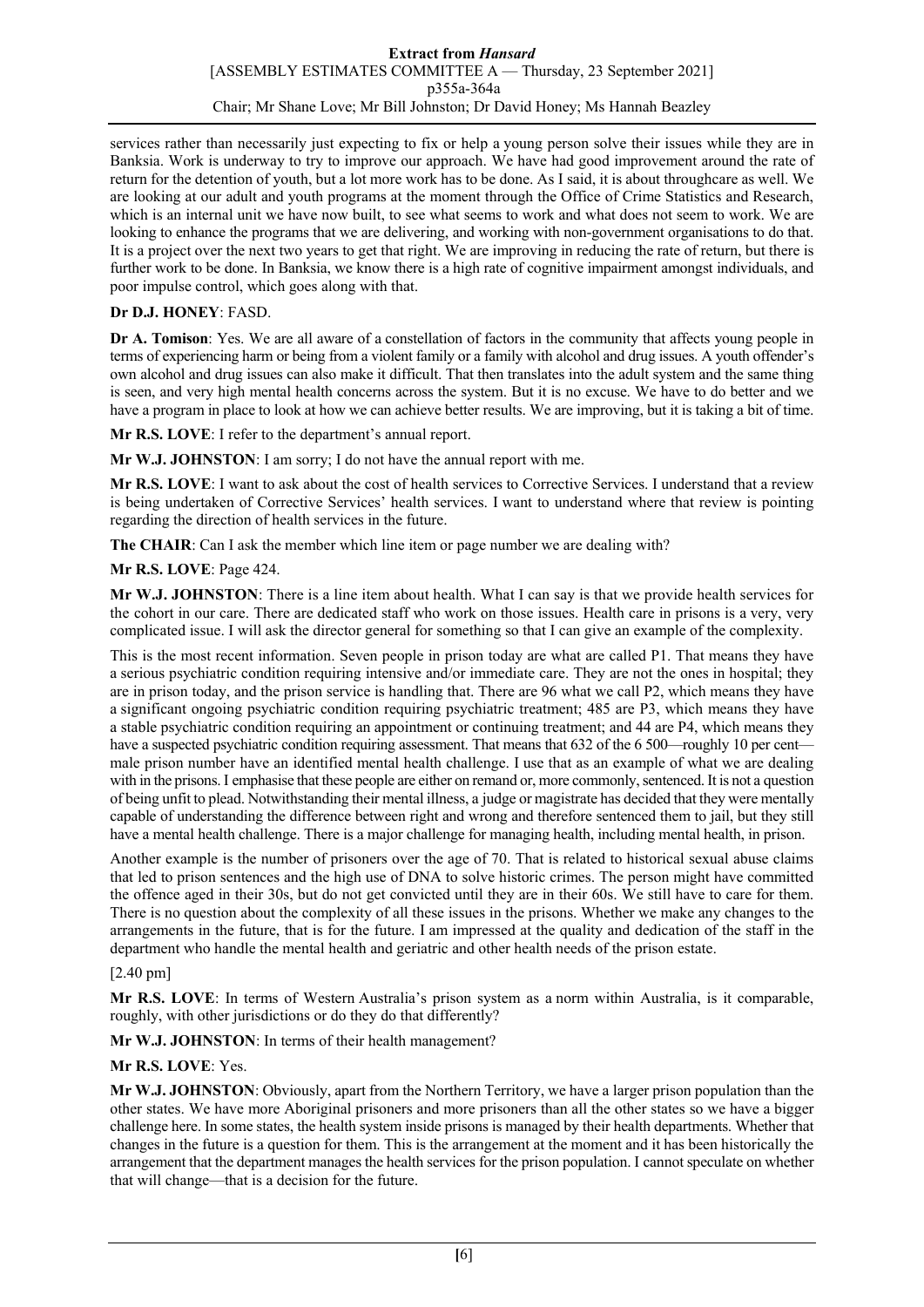**Mr R.S. LOVE**: In the minister's view, has that arrangement aided or been problematic in the handling of potential issues in the COVID pandemic?

**Mr W.J. JOHNSTON**: I do not think that has had any impact in that situation. Interestingly, in the United States, eight of the 10 largest outbreaks in a single location were in prisons, and we can see the deep challenges in New South Wales. The prison service here in Western Australia is very sensitive to COVID and on each occasion that we had a lockdown, it made a very, very rapid response and extended the lockdown because it takes a lower risk profile— I will put it that way—than the general community in exiting COVID lockdowns. Of course, one of the challenges is that the federal government does not pay for the health care of prisoners like it pays for the health care of everybody else because prisoners do not get Medicare services and, of course, we also have to manage their dental treatment. In the community, dental treatment is done by individuals, but we manage the dental health of prisoners in prison. One of the examples that I have been given in my short time in the job is that the dental health of drug addicts is particularly problematic and we have to manage that, whereas if they were in the community, their health would be managed by Medicare and their dental treatment would be up to them. This is a very complicated system with lots of moving parts. If we were to transition from the current arrangements to new arrangements, we would have to make sure it was done in a programmed and detailed way. We are not at a decision point at this time; that will have to be considered in the future.

**Mr R.S. LOVE**: That brings me to the point of the vaccination program in prisons. I understand that a program was forged some time ago. Can the minister provide an update on the success or otherwise of that program and the number of persons vaccinated of not only the prisoners themselves but also those who work in the prisons?

**Mr W.J. JOHNSTON**: There are two separate issue there. The first is the question of the people who work in prisons and the second is the people who live in the prisons. With respect to the workforce, currently in Western Australia we do not require vaccinations for prison staff. I am meeting with the Vaccine Commander in two weeks to discuss what issues the workforce might have to confront. I have certainly had a number of conversions with both department and union officials on that topic. We do not currently have a landed position. I will ask Commissioner Reynolds to comment on the vaccination program for prisoners but I emphasise that the vaccination program that was rolled out in prisons was done by the Department of Health, not the prison service. That was not clarified in some of the media commentary at the time. I assure people that there were no leftover vaccines because there was some commentary about that. There might have been instances of an individual vial being spoiled, but there were no leftover vaccines, which is the commentary that occurred in the media. I invite Commissioner Reynolds to make a comment.

**Mr M. Reynolds**: Thank you, minister. Corrective Services has partnered with the Department of Health to conduct the vaccination rollout for prisoners. As of 2 September, 65 per cent of the prisoner population had had their first dose of Pfizer and 51 per cent of the prisoner population had had their second dose. We are currently working with the Department of Health to build in a continual vaccination program. As the member can imagine, the population is transient—people come in, people get released and those on remand go in and out—so we are focused on ensuring that as many prisoners as possible are vaccinated. We encourage prison staff as much as possible to have their vaccination. They are able to record their vaccination status through the Department of Justice payroll system. At this stage, people voluntarily tell us whether they have been vaccinated. We run a lot of social media and internal programs and we have leadership from Corrective Services and the rest of Justice about getting vaccinated. We share that information to try to encourage as many of our staff as possible to be vaccinated. As the minister said, prisons are considered a very high-risk area for COVID so every time there has been a risk in the community, I have taken a very conservative view and we have locked down the prisons. We have not let anyone go in to minimise movements, so we have stopped social visits, visits from program facilitators et cetera. The prisons are fully briefed. I write to them regularly about where we are at with COVID and ensure that that is communicated so they know exactly where we are at. Regularly when I walk around, prisoners talk about the biggest risk of COVID coming from the staff. We are very focused on ensuring that as many people as possible are vaccinated.

**Mr R.S. LOVE**: On the matter of prison staff—the commissioner mentioned that there is a payroll register for staff who have voluntarily been vaccinated—what level of staff have received a vaccine, and is the department considering any measures, similar to those of the Commissioner of Police, in asking officers to wear masks if they are not vaccinated?

**Mr W.J. JOHNSTON**: I will invite the director general to comment. In terms of the second part of the question, we are still thinking about what we are going to do next.

**Dr A. Tomison**: Thanks, minister. We have a voluntary online service as part of our human resources portal in the department and what I can say is that as of this week, around 2 300 of the 7 200-odd prison staff have advised us of their vaccination status. More than 98 per cent of those who have responded have told us that they have had one or two shots, mostly two shots. The vast majority of them have told us what they are doing or told us that they have already been vaccinated. The issue for us is that we are not sure about the status of two-thirds of staff. We think there are more who have been vaccinated but it is a voluntary process at this point; that is what we know.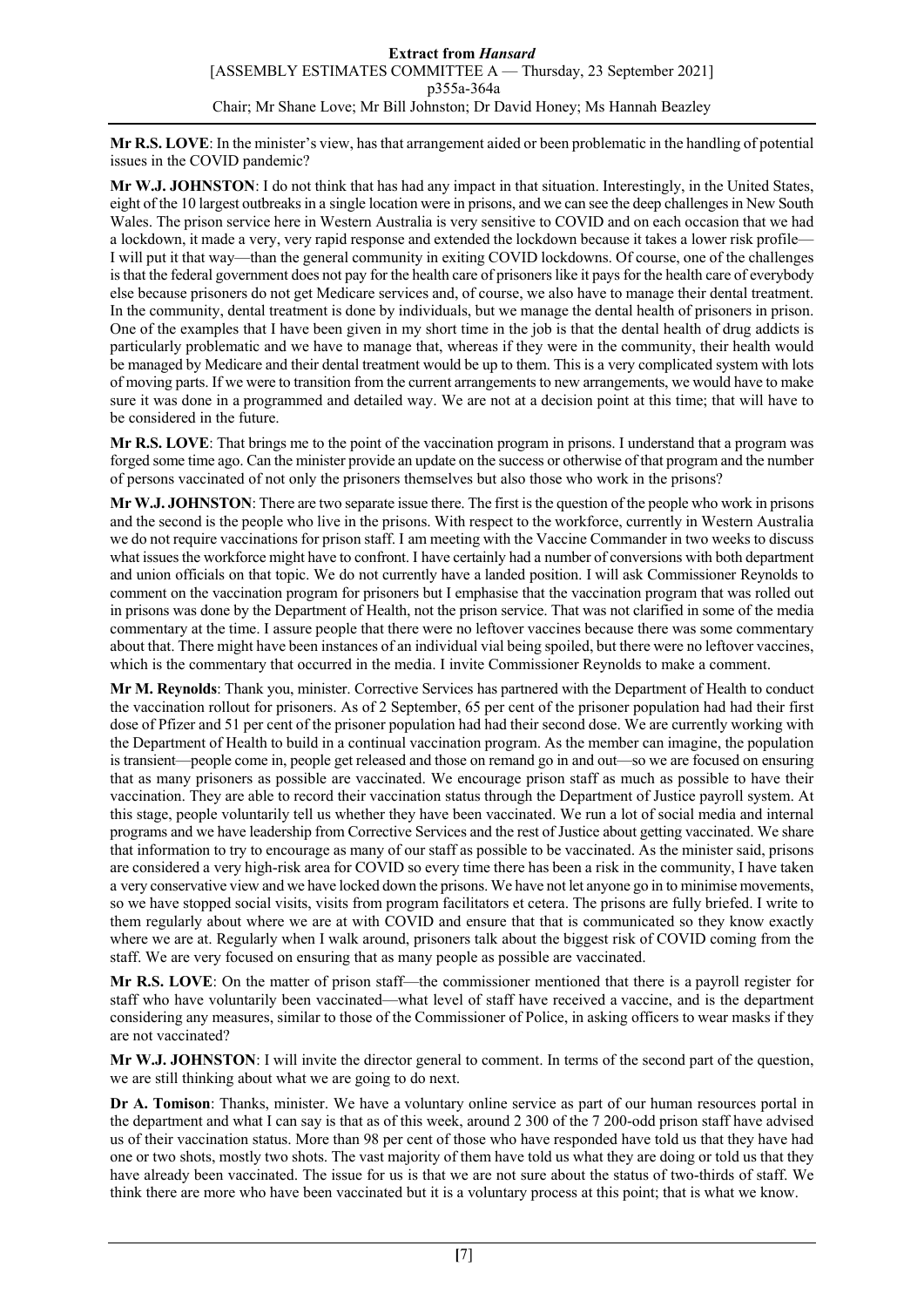**Ms H.M. BEAZLEY**: I refer to page 426 of budget paper No 2, volume 2, and the significant issues impacting the agency, specifically the twelfth paragraph, which states —

The Department continues to strengthen its efforts to break the cycle of alcohol and drug–related crime and support the government's Methamphetamine Action Plan by delivering alcohol and other drug programs at two dedicated rehabilitation facilities at Wandoo Rehabilitation Prison for women and the Mallee Unit at Casuarina Prison.

Can the minister provide an update on the operation of Wandoo Rehabilitation Prison since the government brought it back into public hands, and has the rehabilitation program been effective?

**Mr W.J. JOHNSTON**: Thank you very much. One of the really outstanding achievements of former minister Hon Fran Logan was the insourcing of Wandoo Rehabilitation Prison—putting the facility back into public hands. I would say that the next thing was his achievement in converting it into Australia's first alcohol and other drugs prison treatment facility for women. It has worked very, very well over three years to provide services for women who reach the point at which they want to break the cycle of addiction. I invite the director general to comment further.

### [2.50 pm]

**Dr A. Tomison**: Since the opening of Wandoo Rehabilitation Prison in July 2018, the department has partnered with Cyrenian House as the big non-government organisation provider of therapeutic programs there. That partnership has been very successful. As at 2 September, 182 women have graduated from the program. It is quite an intensive program and it takes a lot of work. The commissioner and I have sat in on some of the sessions. They are quite confronting. They make the women work very hard to achieve their results and to stay clean and work on their motivation for using drugs and also mitigating strategies to stay clean when they get out.

We are also working with Cyrenian and others to link the throughcare of those women so that when they come out, there is somewhere they can go or other supports they can access. Alcohol and drug addiction is not a one-off "you fixed it and that's it". Issues recur. To date, 182 women have graduated. Another graduation was held today, or this week, which will add to those numbers. Of those, 158 women are outside the prison system in the real world. I am advised that as of this week, five have returned to custody. That is a recidivism rate of about three per cent, which is pretty much unheard of in this space. I must qualify that by saying that normally we wait until someone has been out for two years until we count that as a success. That is the normal recidivism rate. Of course, many of these women have only just come out in the past six months or so, so it is early days, but it is incredibly promising and we are very excited by what has been achieved by that unit. We have tried to replicate that at the Mallee Rehabilitation Centre as well, which is a unit set up for men at the maximum security Casuarina Prison. Fifty-two men have gone through that program, which opened up in October last year. Again, it is a very intensive program. I spent a night in the program as part of the Vinnies CEO Sleepout. I spent some time with the men and listened to their experiences. It is a good partnership between the Wungening Aboriginal Corporation and Palmerston Association, along with our own staff and the men themselves being motivated to change. It is a nine-month very intensive program. They have had their first graduations and that is another one that we think will be a really positive element of our system.

**Mr W.J. JOHNSTON**: For both of these programs at Wandoo and Mallee, the prisoners have to ask to get in. We do not choose who attends. The prisoners choose whether they want to participate, so that increases their motivation to succeed. The Mallee facility is inside a maximum security prison, so that is a unique opportunity. It means that even prisoners in maximum security can still be considered for the program. It does not mean they get in, but they can be considered; whereas if it were in a prison farm, they would be excluded from being involved. Those two facilities are a tribute to the staff working in them, the contracting partners and the prisoners themselves, because they are really making an effort. When I visited the facility I was told stories such as, for example, if a prisoner breaches the conditions of their participation in the program, they are returned to the general prison population. They then become eligible to return to the specialist program. The other prisoners really hold those prisoners to account, not in a violent way but with moral suasion, for their behaviour while in the program. There is a strong urge among the participants in the program that everybody should succeed, and that obviously strengthens the success of the program.

**Dr D.J. HONEY**: I refer to page 440 of budget paper No 2, volume 2, and the Casuarina Prison expansion stage 2. I am interested in the progress of that and whether it will create additional places in that prison.

**Mr W.J. JOHNSTON**: Yes, it will create lots. Stage 2 funding of \$183 million will increase capacity at Casuarina by a further 344 beds and provide supporting infrastructure for the delivery of services. The project will be delivered in two tranches. Tranche 1 is currently estimated to be completed in mid to late 2022 and will include two new accommodation units, a new high security unit and a number of new support buildings. Tranche 2 is currently estimated to be completed in mid to late 2024 and will include construction of a new assisted-care unit and a new dedicated mental health unit, as well as upgrades to the gatehouse. Some of the carryovers are being used to support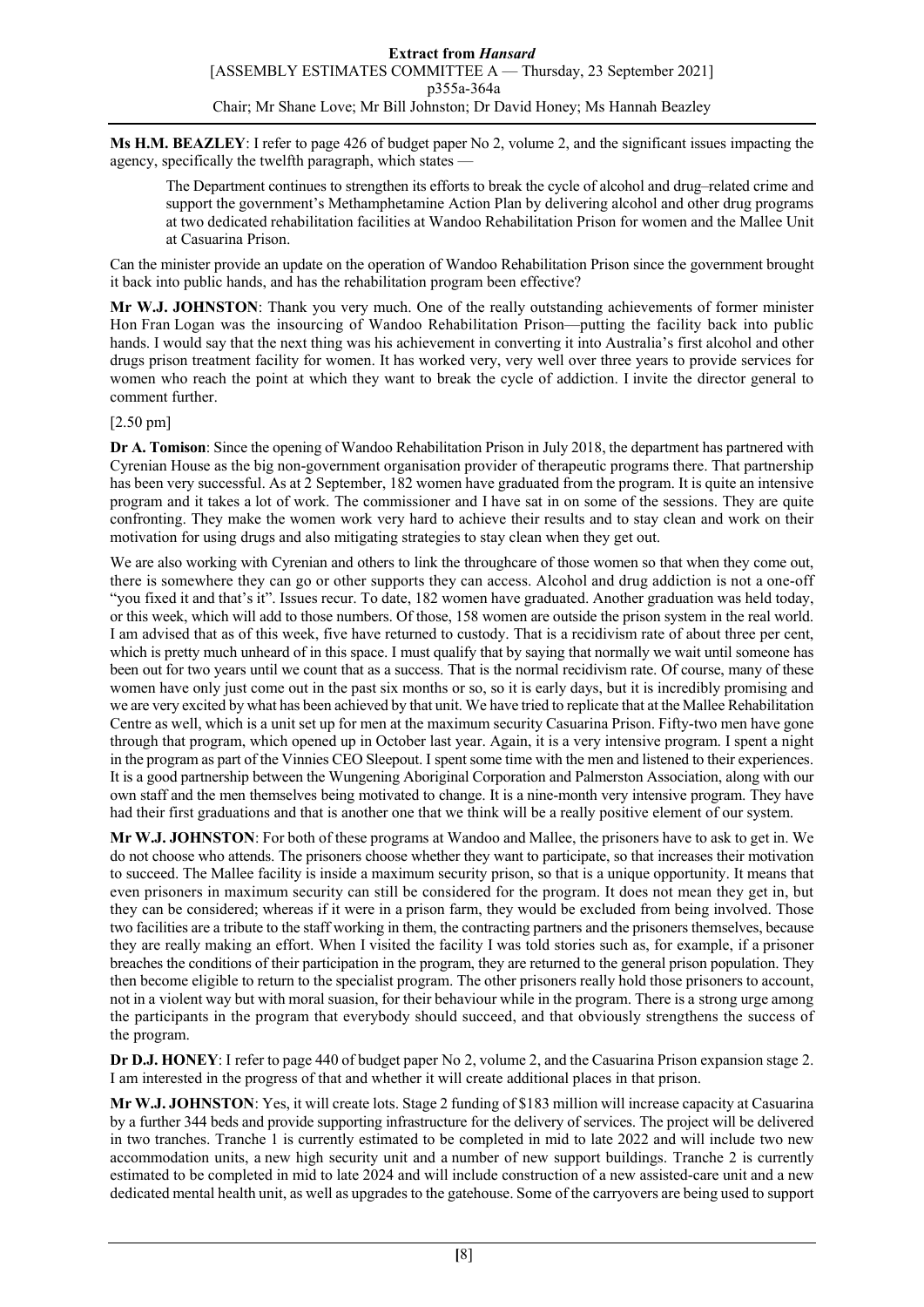other infrastructure in the prison estate. The emphasis here is that with other builds that have occurred in the prison estate over the past four years, effectively the prison service has built a new prison, but inside the existing prison fences. That means it has been delivered at a very low cost. When we came to government, many of the cells were being triple-bunked, which means they were a single cell that had a second bunk built into them—we still use that but also a mattress on the floor. Given that these rooms are tiny, that was simply unacceptable. With the decline in the prison population, plus the extra builds, we have largely overcome the prison overpopulation. This final new build will see us continue to manage the prison estate comfortably with sufficient capacity.

**Dr D.J. HONEY**: Related to that point, page 428 shows a very flat trajectory at the bottom of the service summary. Given that it appears there are some good efficiency dividends in the department, how are those extra beds being staffed and achieved?

**Mr W.J. JOHNSTON**: That is an excellent question. It is actually a new question, but I suggested to some of my colleagues that they might ask me a similar question. We were left with a \$340 million hole in the budget. The former government had a \$340 million cut to the budget for the prison service, which had been allocated to the prison service but it had not identified any savings. That was a real crisis for the prison service, and in this year's budget we have filled in that hole for the first time in five years. For the first time, the budget allocation fills in that \$340 million hole. Part has been filled in by the prison service evaluation process, which has identified a range of savings in the prison estate, both in administration as well as in operations. Treasury was very generous to us through the Expenditure Review Committee process and gave us an additional allocation of resources. It was ridiculous to think that we were going to save \$340 million out of the prison budget, but that is exactly what the former government said. The former government, with a larger prison population than we have now, was allocating less money to the prison service than we now have allocated to it. My former colleague Hon Fran Logan managed the budget position with Treasury over the past four years, but we have now finally put to bed that ridiculous decision of the former government to cut \$340 million from the prison budget while there were rising prisoner numbers. I am proud that this government has finally overcome that poisoned chalice that was left to us by the Liberal Party. It is ridiculous to think that the former government ran a \$3 billion deficit and still managed to cut \$340 million from the operating budget of the prisons without saying how it would save the money. It is not like it said it would cut services there or reduce staff. It just said it would cut \$340 million straight off the top. When the member referred to the budget profile, one of the reasons the budget peaks this year is that some one-off costs are included to do with the prison service evaluation program, and that will lead to future savings. I will get Mr Kerr to make some comments.

# [3.00 pm]

**Mr S. Kerr**: Thank you, minister. Yes, that is correct. There is a drop from the \$1 billion in 2021–22 to \$930 million in 2022–23. At present, there is a large correction for our workers' compensation premiums. If I can draw members' attention to the spending changes table on page 425, that has been funded where we have \$36.7 million in 2021–22. The likelihood is that the premiums in the out years will need to be increased as well. We are working through that matter with the Insurance Commission of Western Australia and Treasury to determine what the premiums for the out years need to be in that space. I do not really have anything more to add to what the minister said about the future savings that are being explored through the prison services evaluation. We have a report that has to come back to government. The member may have seen a media release announcing the Public Sector Commission review into that as well. That will inform future savings across the forward estimates.

**Mr W.J. JOHNSTON**: Can I conclude by pointing out that we are very pleased with the level of engagement we have had with the WA Prison Officers' Union. I continue to talk to the union on a regular basis, including with its rank-and-file membership. Running prisons is a difficult job and I have immense respect for the work done by the prison officers. I know that the government, the leadership of the department and the workforce of the department, including the public servants and the prison officers, are going to be able to achieve this sustainable position for the prison service going forward.

**Mr R.S. LOVE**: I refer to spending changes. This may have been addressed at one point as an aside. Regional youth services expenditure, which is listed in the spending changes on page 425, is due to come into force in 2023. Was that part of the discussion around diversion for youth or is it a different type of program? Perhaps the minister could explain what that program will achieve.

**Mr W.J. JOHNSTON**: Sorry, what line item is that?

**Mr R.S. LOVE**: It is in the spending changes under ongoing initiatives, but there is no money until 2022–23. I am unsure about the reasons for that as an ongoing initiative. Why is there no money for 2021?

**Mr W.J. JOHNSTON**: I am happy to answer that question. At the moment, that program has been funded out of royalties for regions. In the future, it will be funded directly out of appropriations.

**Dr D.J. HONEY**: This question may give the minister another opportunity to demonstrate good husbandry, or good parenting at least, of the service. I am looking at the notes under the income statement on page 442. Note (b)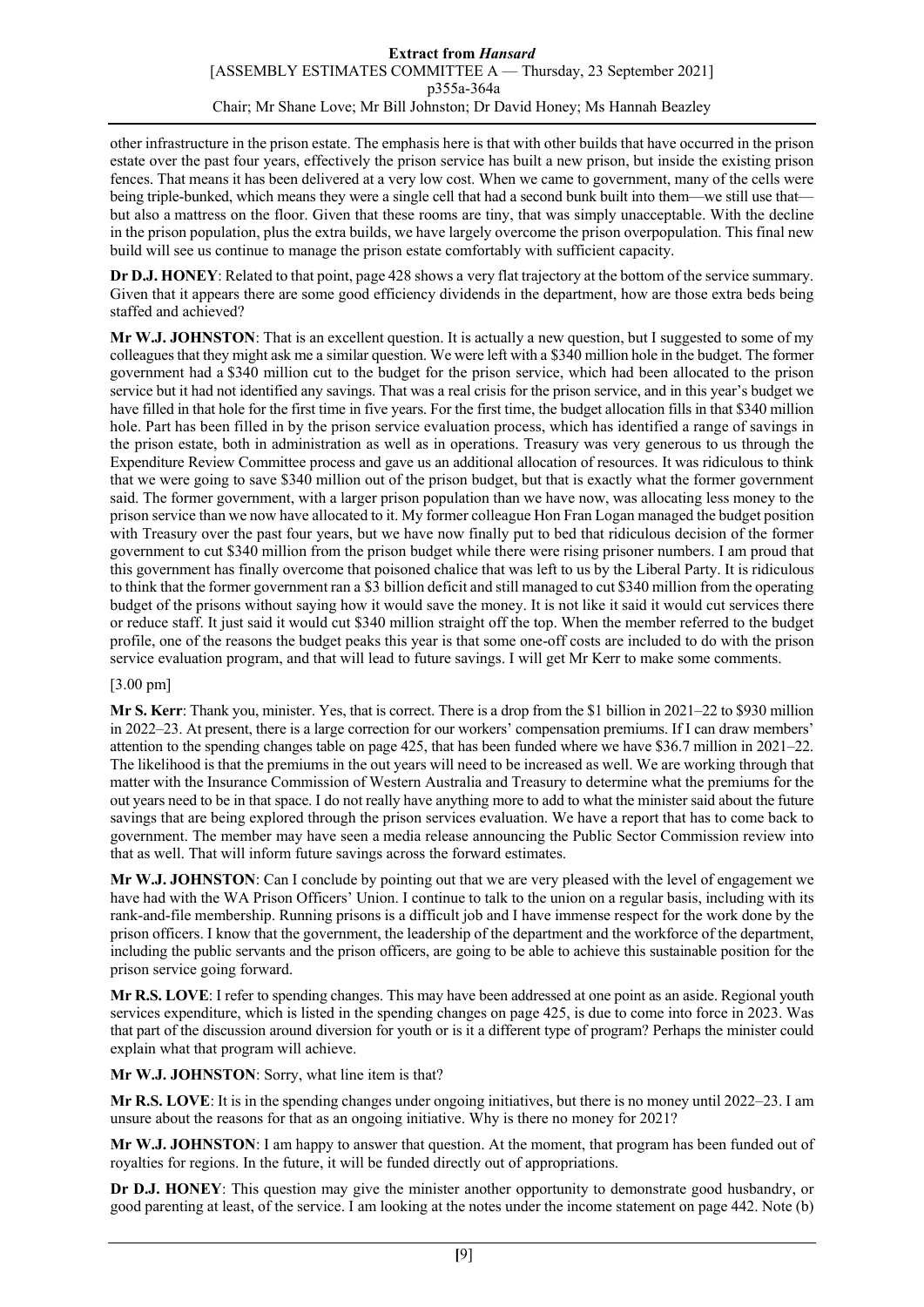states that there is an increase of around 400 FTE from the 2019–20 actual through to the 2021–22 budget estimate. I expected that to have a bigger impact on the bottom line budget increase. I would have expected that to mean an increase in wage costs of around \$50 million, but, again, that does not seem to be reflected in the cost of that service or, in fact, in employee benefit costs going forward.

**Mr W.J. JOHNSTON**: That is not for just the prison service. It is for the Department of Justice.

**Dr D.J. HONEY**: It is for the whole department. Okay, that clarifies that.

I have a new question. I know the minister has had correspondence with one of my colleagues around the potential for relocating Broome Regional Prison. Could the minister please update us on the progress of the relocation of Broome prison?

**Mr W.J. JOHNSTON**: Sure. Firstly, I understand the sensitivities of the residents of 12 Mile and I respect the issues they raised with me when I met with them a couple of months ago. I apologise that I have not yet sent the letter to them that I promised them. It is currently being drafted and will be with them soon. The reason there has been a little bit of delay for me to write to them is that we have been talking further with the council. I want to emphasise that there are two separate questions here. The first is whether a site can be chosen proximate to Broome that is suitable for the prison. The second question is whether it is done on Nyamba Buru Yawuru land.

At the moment, it is our intention to place the prison, if it is to be built, on NBY land. If that is the case, it is for the NBY to make sites available to us because the land belongs to them. I understand that many of the people who live in 12 Mile moved there when all that land was considered unallocated crown land. However, in the subsequent number of years, there has been a native title determination that shows that that land in fact has an owner, the NBY. If we are going to go on NBY land, they have to tell us what sites are available to us. Then, from the sites they make available to us, we have to determine a site that is suitable.

Three sites were suggested by the NBY for us to consider. One of those was at Crab Creek Road. My friend Hon Fran Logan went to Crab Creek Road last year and made the announcement that that site would be chosen. Let me make it clear that he did that in good faith. However, subsequent to his comment, the NBY made it clear that that site was in fact not available. So, it is not possible for us to place a future Broome prison at that site because the owners of the land say they will not make that land available. We are perfectly relaxed that we are not imposing ourselves on the NBY, as we would not on a farm in the member for Moore's electorate, because the ownership of the NBY land and the ownership of the farm are equivalent. The NBY made two other sites available. One is effectively next to 12 Mile and the other is about two to three kilometres away from 12 Mile. We continue to talk to the NBY about whether there is a suitable parcel of land within that larger footprint that might be suitable for a prison.

Following on from that meeting with the residents at 12 Mile, we have also been engaging with the council about whether other sites, that are not NBY land, might be available. We continue to work with the council on those sites. If one of those sites proved to be suitable, of course, we would have to have a look at it. We are not silly. We are not trying to rub anybody's nose in this. So, we continue to work with the council to identify whether those other sites are suitable. One of the sites that was suggested by the residents was the future airport site. The people at 12 Mile rightly say that there is currently no plan to build an airport there and that is 100 per cent true. The problem with that is that people have a right to build the airport and they do not want to give up that right. Therefore, that site, even though it might be suitable to us, is not available to us, if the member can see the difference. Unfortunately, that site is certainly not going to be available.

We continue to engage with the council about some other sites. We have already eliminated some of those for a whole range of reasons, some because the owners of the sites do not think they are suitable and others because they do not meet the criteria we are setting. I make it clear that if we could go a little further away from the 12 Mile residents, we would love to do that, but that would require it to be still reasonably proximate to Broome. We cannot have it too far out, because there are staff travelling back and forward, and it has to be technically suitable to take the prison. If the Nyamba Buru Yawuru site, three kilometres from 12 Mile, is to be the site—I am not saying at this time that it is—we have to bear in mind that 12 Mile residents have raised a series of genuine issues that need to be dealt with. We believe we can overcome all those issues in the design of the prison.

One issue that has been raised by residents is the question of security. They say it is not the security of the prisoners, because they accept that the prisoners will stay inside the prison; it is the potential for visitors. Firstly, we do not think that is going to be a problem, but we accept that the residents believe it will be, and therefore we are looking at mitigation strategies. Just as an example, one option might be to provide a bus so that visitors do not leave the prison and then just sit down outside; they would actually be required to return to the township of Broome. That might be a potential mitigation strategy for that particular issue.

[3.10 pm]